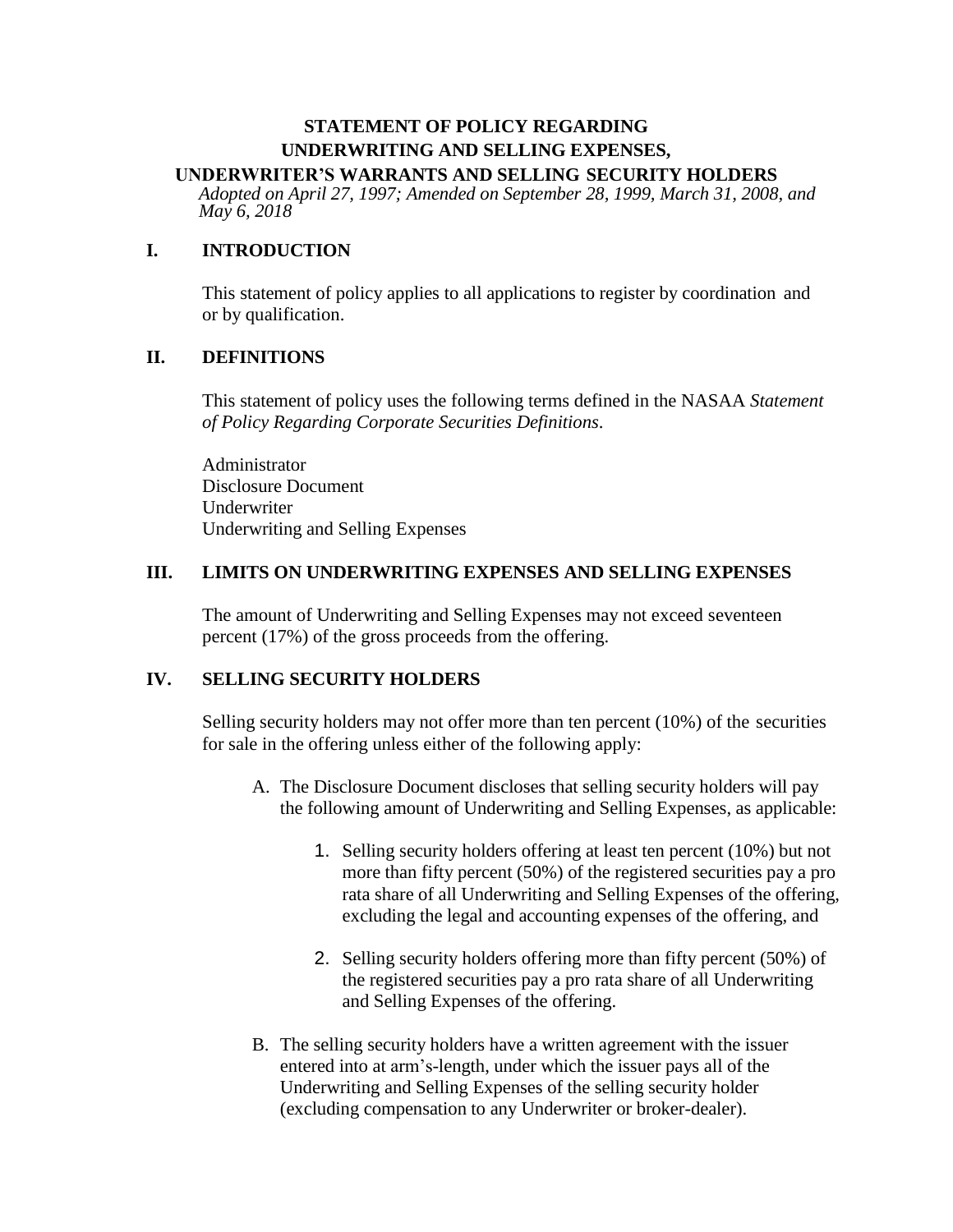#### **V. RESTRICTIONS ON WARRANTS GRANTED TO UNDERWRITERS**

Warrants granted to Underwriters are subject to the following restrictions:

- A. The Underwriter must be a managing Underwriter.
- B. The offering must be either a firmly underwritten offering or a "minimummaximum" offering. Options or warrants may be issued in a "minimummaximum" offering only if:
	- 1. The options or warrants are issued on a pro rata basis, and
	- 2. The "minimum" amount of securities has been sold.
- C. The exercise price of the warrants must be at least equal to the offering price.
- D. The number of shares covered by the Underwriter's options or warrants must not exceed ten percent (10%) of the shares of common stock actually sold in the offering.
- E. The options or warrants must not be exercisable more than five (5) years after the offering is completed.
- F. The options or warrants must not be exercisable during the first year after the offering is completed.
- G. The options or warrants may not be transferred, except:
	- 1. To partners of the Underwriter, if the Underwriter is a partnership.
	- 2. To officers and employees of the Underwriter, who are also shareholders of the Underwriter, if the Underwriter is a corporation, or
	- 3. By will, under the laws of descent and distribution, or by operation of law.
- H. The warrant agreement may not allow for a reduction in the exercise price of the options or warrants resulting from the issuer subsequently issuing shares except if the issuer issues shares under:
	- 1. a stock dividend or stock split, or
	- *Page - 2* 2. a merger, consolidation, reclassification, reorganization,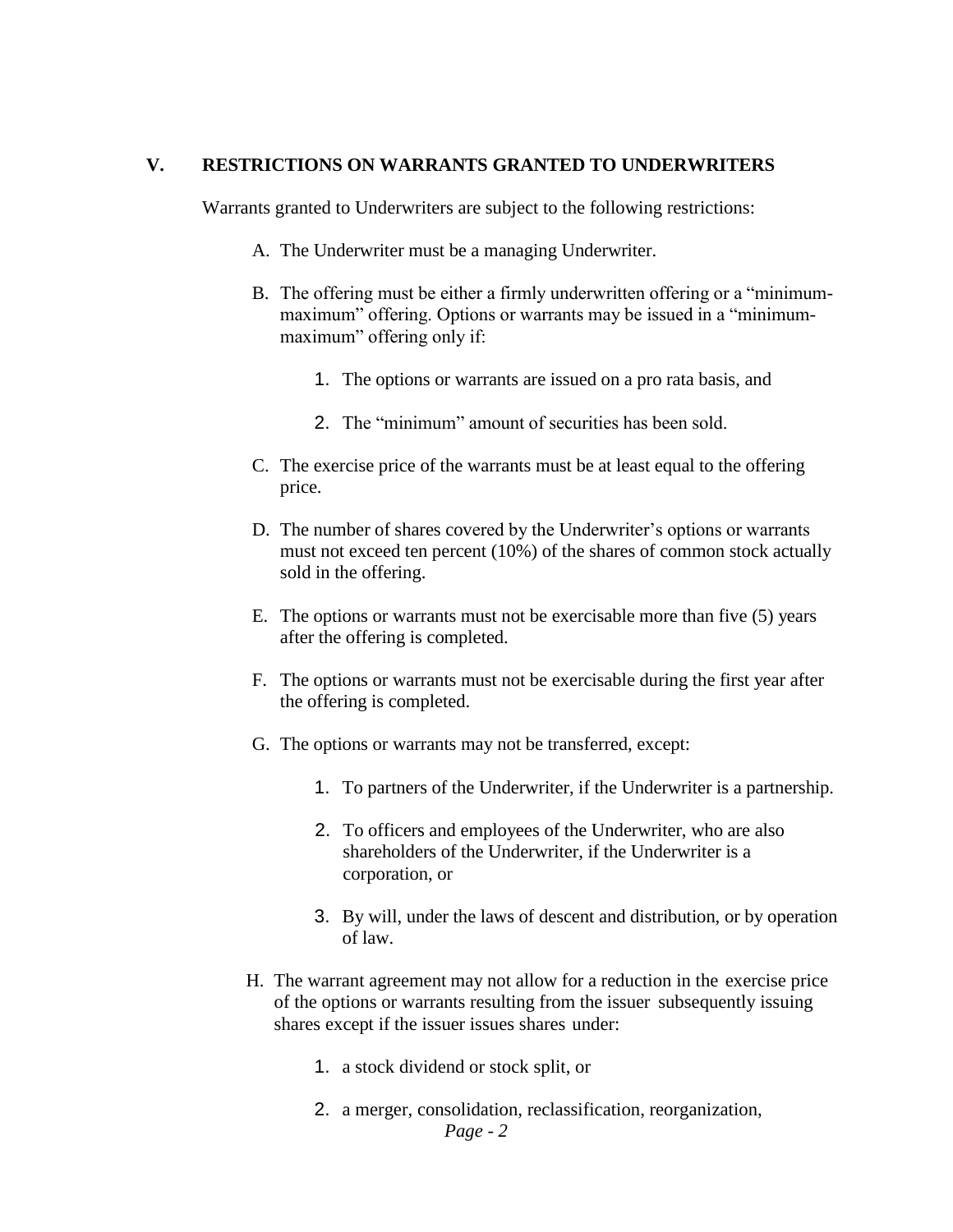recapitalization, or sale of assets.

# **VI. VALUATION OF UNDERWRITER'S WARRANTS**

The issuer must file a description of the methodology used to value any warrants received or to be received as underwriting compensation. The issuer must demonstrate to the Administrator that its valuation method is commercially available and appropriate for the warrants to be valued.

Otherwise, the value is determined by following formula.

- 1. Calculate 165% of the aggregate offering price;
- 2. Multiply the exercise price by the number of shares offered;
- 3. Subtract the result of step two from the result of step one;
- 4. Divide the result of step three by 2;
- 5. Divide the number of shares underlying the warrants by the number of shares offered;
- 6. Multiply the result from step 4 by the result from step 5. The result is the dollar value of the underwriter's warrants.

[1.65 x aggregate offering price] – [exercise price x (# of shares offered)]  $\times$  # shares underlying the warrants 2 # of shares offered

(sample calculation follows on next page)